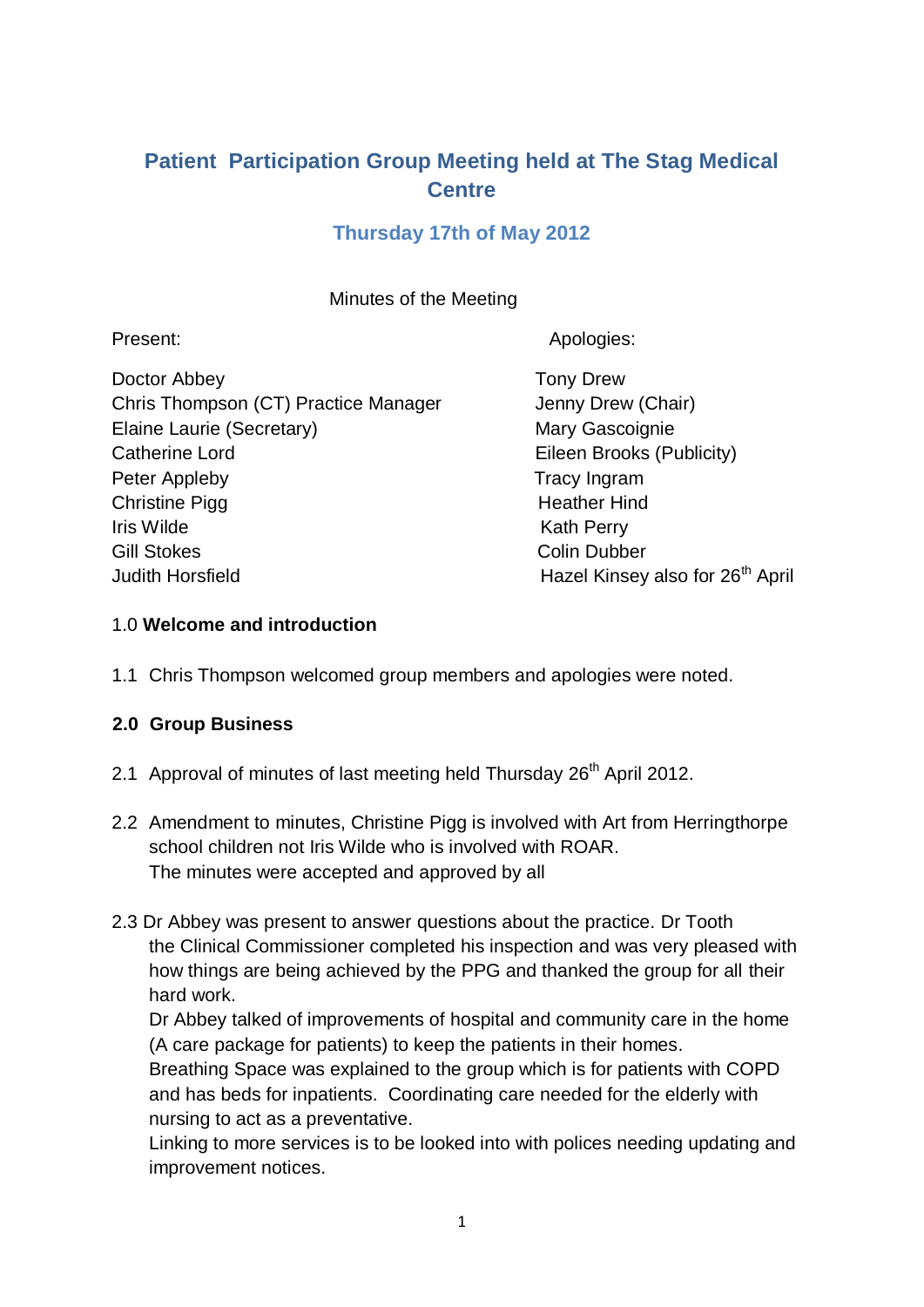Dr Abbey thanked the PPG group for their help with the survey and contribution to the practice.

#### **Matters arising**

- 2.3 Peter questioned the quorum or quorate and it was decided to go ahead with the meeting but not make any decisions to just discuss items.
- 2.4 Quorum (minimum number of members that must be present to make the proceedings of an assembly or society valid, literally of whom, we wish that you be two, three etc.) in the wording of commissions.
- 2.5 Iris Wild was in talks with ROAR art group to being invited to meet at The Stag Surgery and Rose court surgery to asses if they could help with some art work for the surgeries.
- 2.6 Christine Pigg informed the PPG that Herringthorpe school children are willing to contribute some art work when they have finished their SATS.

### **3.0 Publicity –Spring Newsletter Eileen Brooks**

- 3.1 The Newsletter distribution
- 3.2 Chris was very pleased with the Spring Newsletter to be distributed in both surgeries and pharmacies. Elaine Laurie took a box of the Newsletter to distribute in the Dentist, Post office etc.
- 3.3 Congratulations to Eileen who has worked really well a first class job to all who helped.

# **4.0 Action Plans arising from GP Practice Survey Results-Jenny Drew**

# **4.1 Short term feedback**

The sanitizers are in place at both surgeries. The 0845 numbers are changing this month to 541982, Rose Court surgery and 364990, Stag surgery, will be put on prescriptions and in the Newsletter. All Rotherham Health Services 0845 numbers will change there will be a campaign and posters with information of new numbers.

4.2 Prescription issues seem to be resolved.

Prescriptions to be better managed. The Stag Pharmacy now has a pharmacist manager with whom the surgery has had talks with which went well. Feedback will be appreciated.

Clock not installed Chris will look into getting clocks for both surgeries.

There is to be a TV at Rose Court.

Staff training is to be scheduled for August.